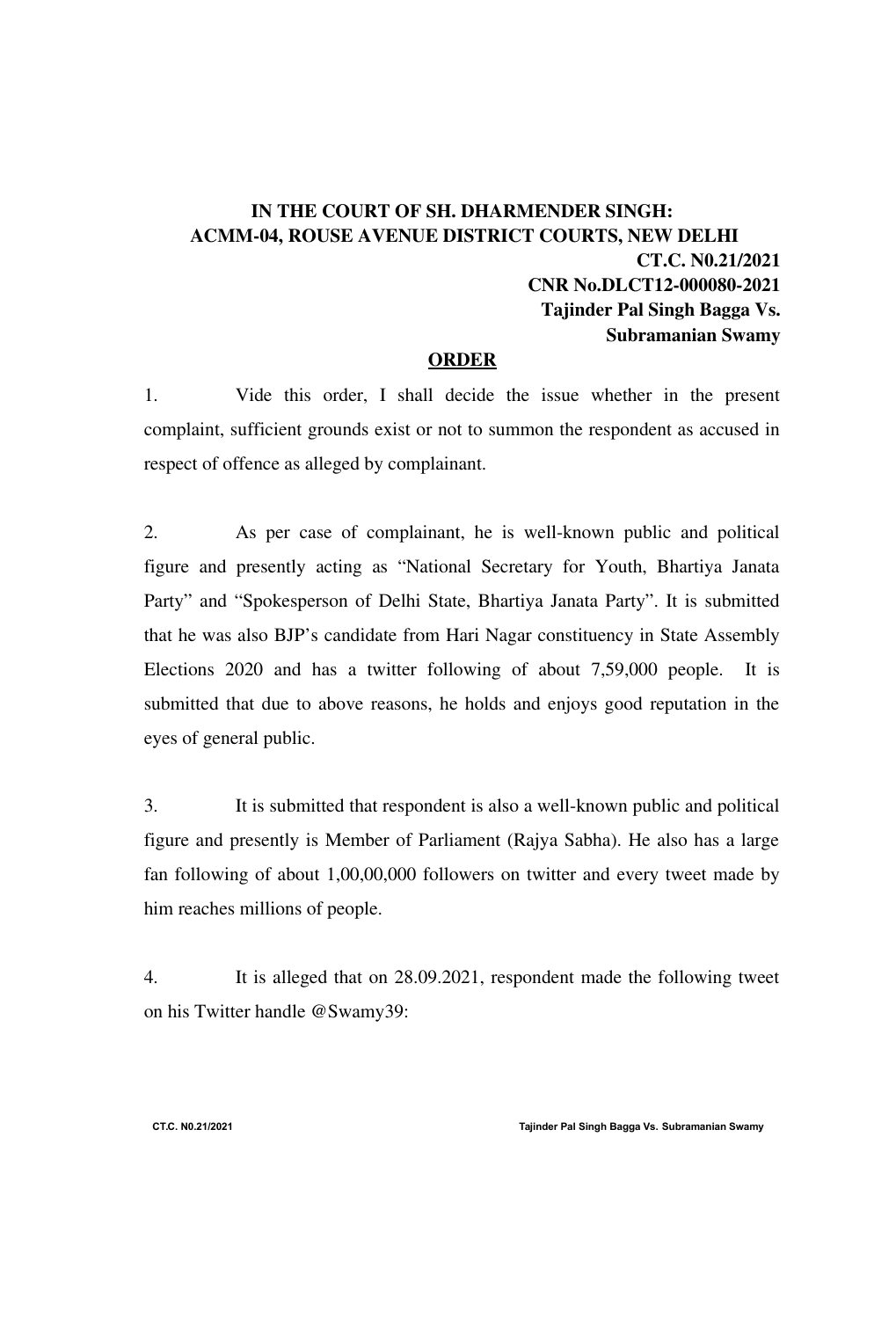"Delhi journalists inform me that before joining BJP, Tajinder Bagga had been jailed many times for petty crimes by the New Delhi Mandir Marg Police Station. True? If so Nadda should know".

5. It is alleged that said tweet was read by thousands of followers of respondent, which indicates the outreach of said tweet.

6. It is submitted that contents of said tweet were absolutely false and incorrect and were solely made to harm the reputation of complainant and to defame him.

7. It is submitted that no FIR or any written complaint bearing any DD No. was registered/lodged against complainant at PS Mandir Marg. It is submitted that complainant was never arrested for any crime by Mandir Marg Police Station.

8. It is submitted that after publication of said tweet, complainant was summoned by his Party senior, Sh. Parveen Shankar Kapoor (Head, Media Relations, Delhi BJP) and was asked to explain the truth and veracity of said tweet and complainant refuted the contents of said tweet. It is submitted that on the same day complainant received a call from Sh. Shashi Yadav (Vice-President, Delhi BJP), who also made enquiry about the truth of said tweet and complainant explained to him also and told that said tweet was absolutely false. It is submitted that several other persons known to complainant sought explanation from him regarding said tweet.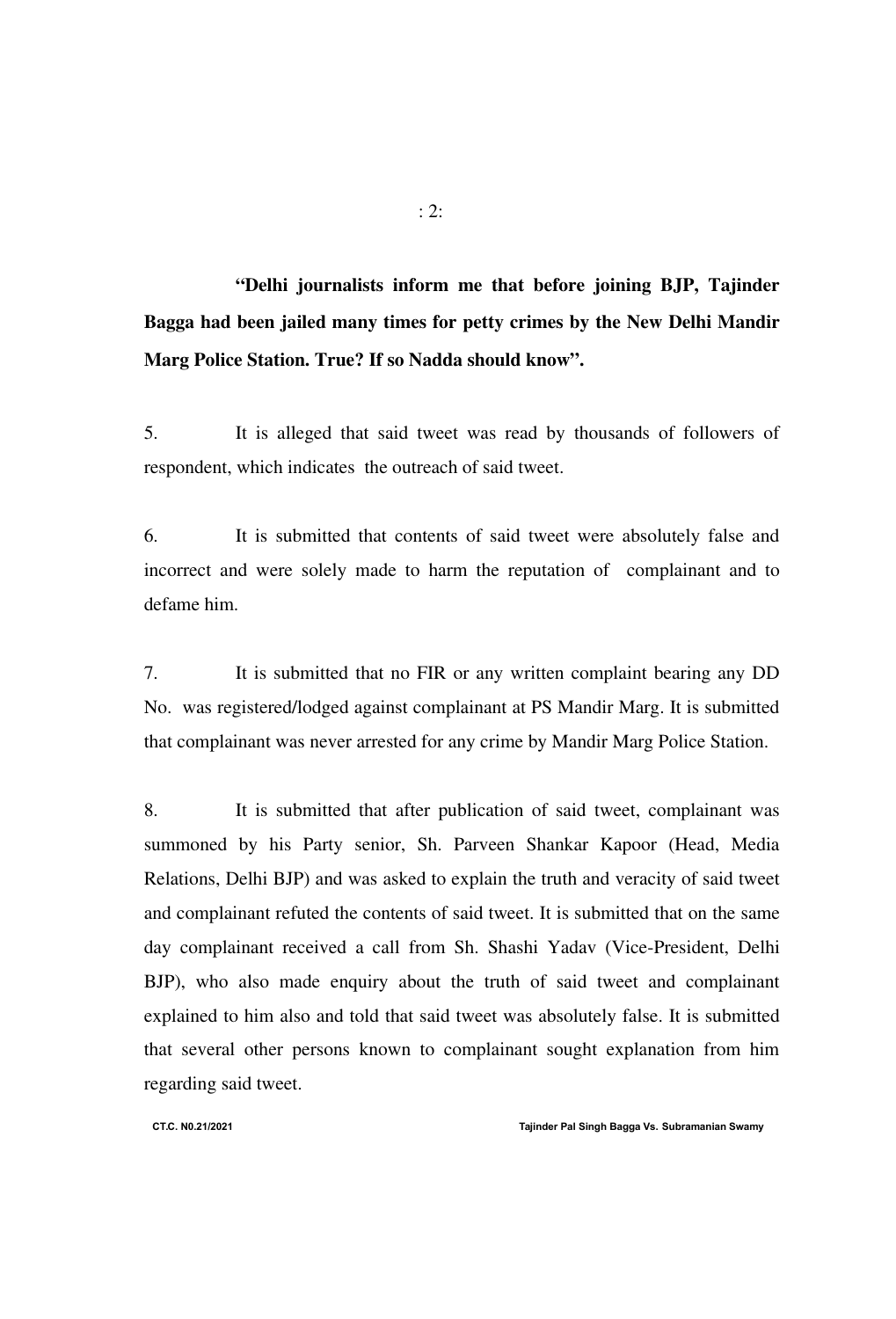9. It is submitted that as said tweet was false and defamatory in nature, complainant sent a legal notice dated  $01.10.2021$  to respondent, whereby complainant sought the following details from respondent:

- i) All serial numbers of FIRs which are registered against complainant in Mandir Marg Police Station.
- ii) All DD numbers of complaints which are registered or lodged against complainant in Mandir Marg Police Station.
- iii) All dates as to when complainant was arrested and jailed by Mandir Marg Police Station.
- iv) Names of journalists who ever reported in newspapers or news channels about arrest or detention of complainant in Mandir Marg Police Station and also such articles, newspaper cutting or reports regarding arrest of complainant in Mandir Marg Police Station.

10. It is alleged that after receipt of said legal notice, complainant again made a tweet dated 02.10.2021 which states as below:

> *"I am queried by some what is 'legal notice'. Such notice is not sent by Court but by a prospective litigant who will agree to a compromise in a dispute. As for me I do not ever entertain it. It goes to the waste paper basket".*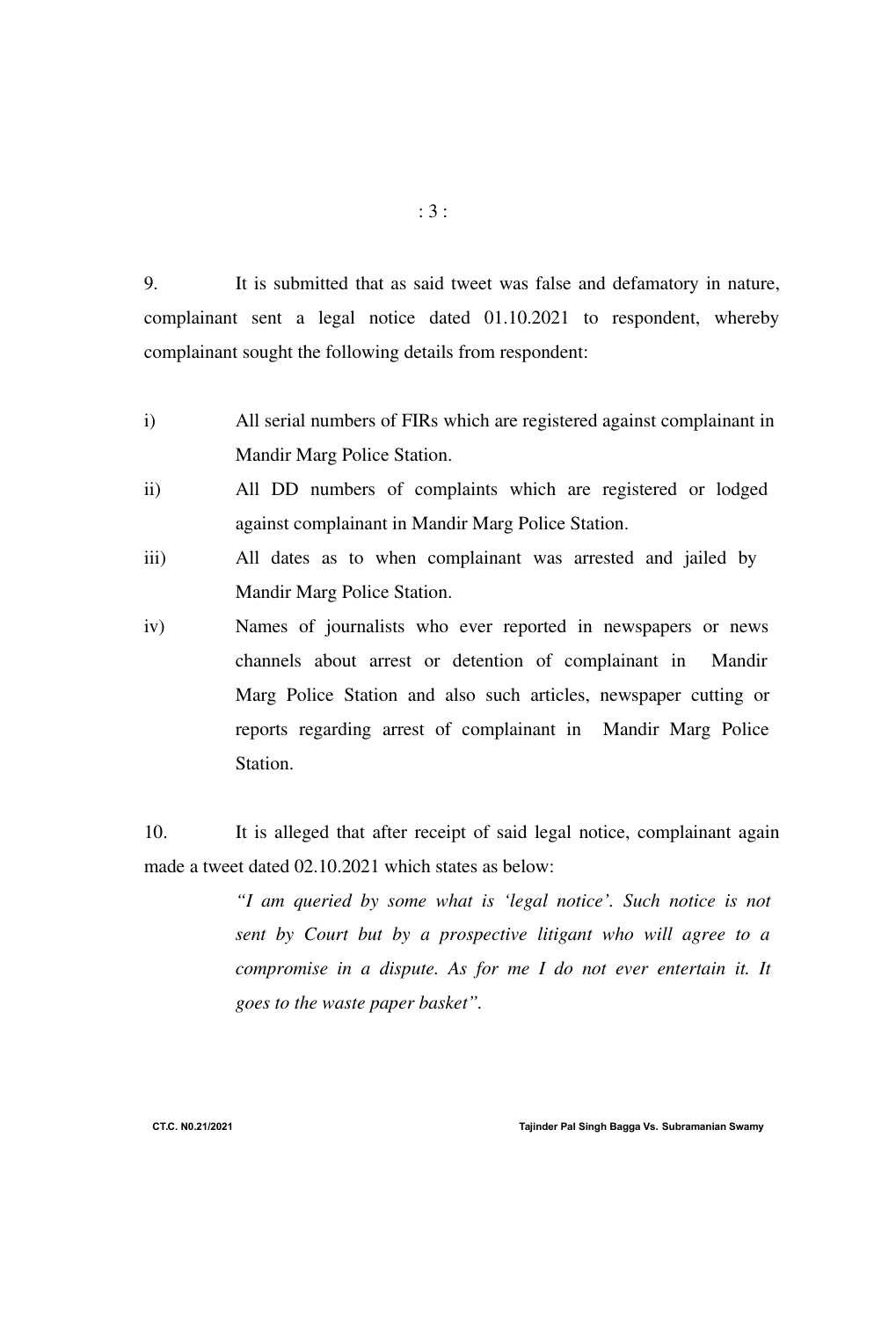11. It is submitted that respondent did not give any reply of legal notice dated 01.10.2021 and failed to justify his tweet dated 28.09.2021.

12. It is alleged that tweet dated 28.09.2021 made by respondent is absolutely false and incorrect and has been made to harm the reputation of complainant and to defame him in the eyes of general public and thereby, respondent has committed the offence punishable u/s 500 IPC. By way of present complaint u/s 200 Cr.PC, prayer has been made to prosecute the respondent in respect of said offence.

13. In order to prove his case, complainant has examined four witnesses including himself in pre-summoning evidence.

14. CW1 Sh. Tajinder Pal Singh Bagga (complainant). He has deposed on the lines of facts mentioned in complaint. He has relied upon number of documents i.e. copy of Press Release issued by Bharatiya Janata Party (BJP) which shows that complainant is office bearer in Bharatiya Janata Party Yuva Morcha, same is  $Ex.CW1/1$ . Copy of Press Release dated  $14<sup>th</sup>$  March and 01.10.2020 issued by Bharatiya Janata Party (BJP) which shows that complainant was appointed as Spokesperson of Bharatiya Janata Party (BJP), Delhi State, same is Ex.CW1/2. The affidavit of complainant regarding joining of BJP is Ex.CW1/3. Copy of Press Release dated 21.01.2020 which shows that complainant was nominated as candidate of Bharatiya Janata Party (BJP) for assembly election of Delhi from Hari Nagar Constituency, same is **Ex.CW1/4**. Copy of Nomination form dated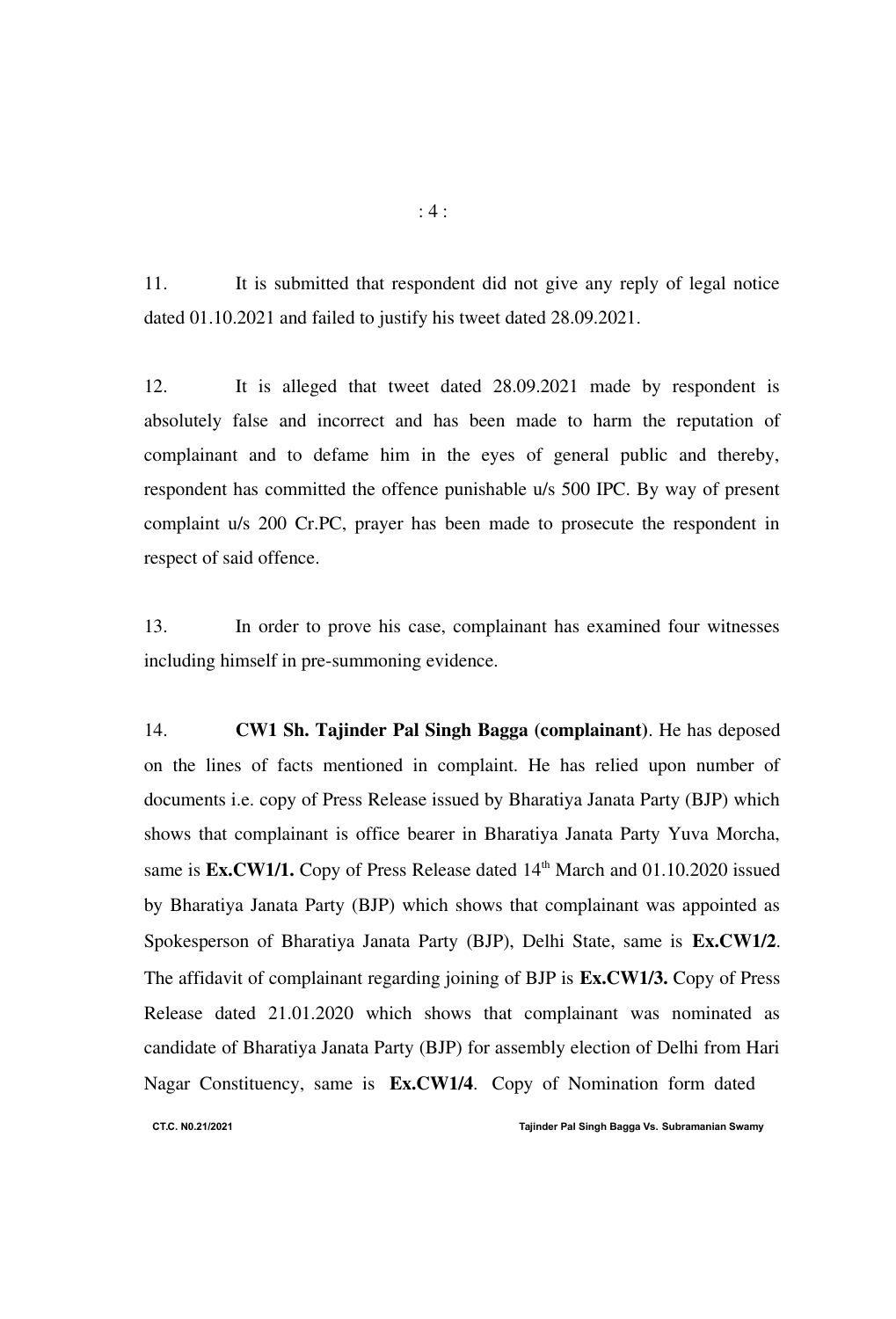$21.01.2020$  is  $Ex.CW1/5$ , the screenshots of twitter handles in the name of @tajinderbagga and @Tshirtbhaiya are Ex.CW1/6, screenshot of twitter page of respondent is Ex.CW1/7, screenshot of tweet dated 28.09.2021 is Ex.CW1/8, the print out of email dated 01.10.2021 is **Ex.CW1/9**, copy of legal notice dated 01.10.2021 alongwith courier receipt and speed post receipt and also delivery reports are Ex.CW1/10, screetshot of tweet dated 02.10.2021 is Ex.CW1/11 and certificate u/s 65 B of Indian Evidence Act is Ex.CW1/12.

15. CW2 Sh. Praveen Shankar Kapoor (Spokesperson and Head of Media Relations in Bharatiya Janata Party (BJP), Delhi). This witness corroborated the version of complainant. He has relied upon documents i.e. Ex. CW1/8 and Ex.CW2/1 (copy of appointment letter dated 04.12.2020 whereby CW2 was appointed as Head of Media Relations in Bharatiya Janata Party (BJP), Delhi).

16. CW3 Sh. Shashi Yadav (Vice President, Delhi BJYM). This witness also corroborated the version of complainant. He has relied upon documents i.e. Ex. CW1/8 and Ex.CW3/1 (copy of list issued by BJP whereby CW3 was appointed as Vice President of BJYM, Delhi).

17. CW4 Sub Inspector Sandeep Kumar, PS Mandir Marg. He filed the report on behalf of SHO concerned which is exhibited as Ex.CW4/1. He deposed that as per the record/report no FIR has been found registered against complainant in PS Mandir Marg, Delhi.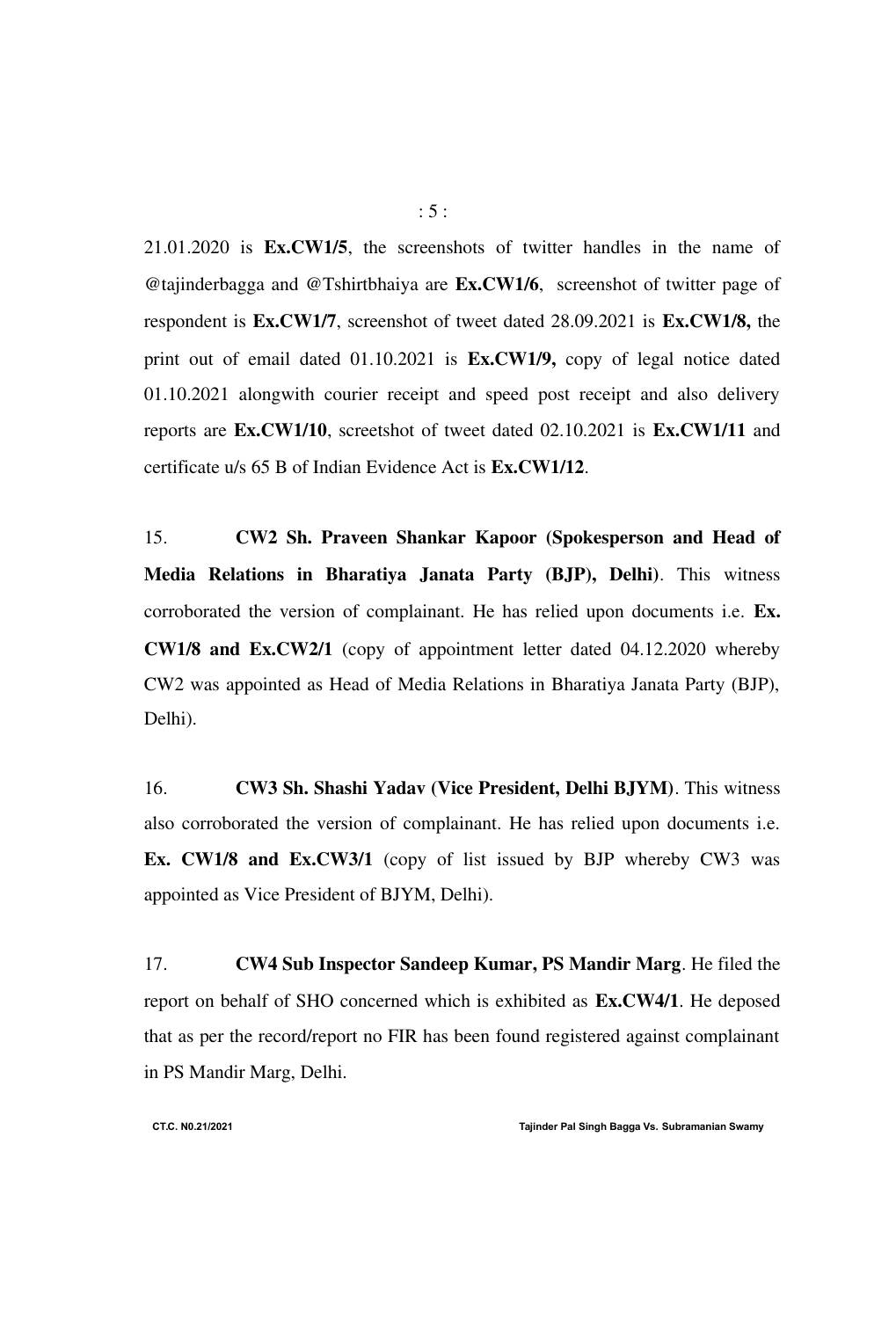18. After pre-summoning evidence, arguments were advanced on behalf of complainant.

19. The law regarding criminal defamation has been discussed by Hon'ble High Court of Delhi in case titled *Arundhati Sapru vs. Yash Mehra 2013, SCC online, Delhi 4521*. In said case, Hon'ble High Court of Delhi has held that :

"10. The criminal law on defamation has been codified and is contained in section 499 to 502 of the Indian Penal Code. For an offence of defamation as defined under section 499 IPC, three essential ingredients are required, to be fulfilled as laid down in the case of Standard Chartered Bank v. Vinay Kumar Sood, 2010 CriL.J 1277:

i. Making or publishing any imputation concerning any person;

ii. Such imputation must have been made by words either spoken or intended to be read or by signs or by visible representations.

iii. The said imputation must have been made with the intention to harm or with knowledge or having reason to believe that it will harm the reputation of the person concerned".

11. Thus, it is clear that the mens rea to cause harm is the most essential sine qua non for an offence under section 499 IPC. To constitute "defamation" under Section 499 of the IPC, there must be an imputation and such imputation must have been made with intention of harming or knowing or having reason to believe that it will harm the reputation of the person about whom it is made. In essence, the offence of defamation is the harm caused to the reputation of a person. It would be sufficient to show that the accused intended or knew or had reason to believe that the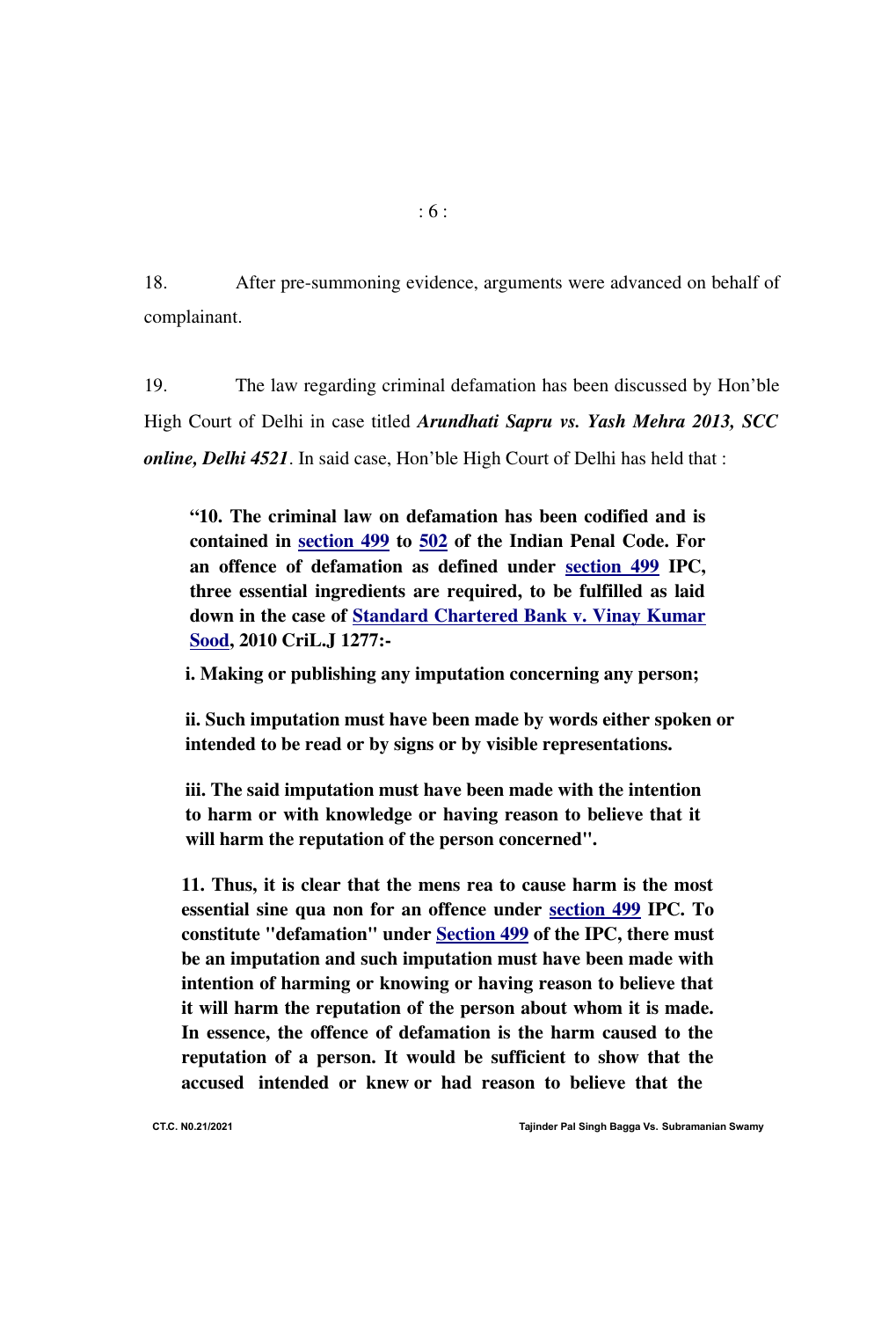imputation made by him would harm the reputation of the complainant, irrespective of whether the complainant actually suffered directly or indirectly from the imputation alleged. An offence punishable under section 500 IPC requires blameworthy mind and is not a statutory offence requiring no mens rea."

20. In the present case, respondent made tweet dated 28.09.2021 which was conveyed to public through social media and statement which was made in said tweet clearly shows that it has been alleged that before joining BJP complainant was jailed many times for petty crimes by Mandir Marg Police Station and even the source of information is also mentioned in said tweet however, as per the testimony of CW1 (complainant) made on oath, these allegations are false and have been made to harm the reputation of complainant. Even CW4 (SI Sandeep Kumar, PS Mandir Marg) has also corroborated the version of complainant and in this respect he filed the report Ex.CW4/1. This clearly shows that without verifying the veracity of the statement, respondent made the same and in view of this court, said statement is sufficient to raise the reasonable doubt about the antecedents and character of complainant. CW2 and CW3 made statement before court that tweet dated  $28.09.2021$  came in their knowledge and they sought explanation or made inquiry regarding the same from complainant.

21. Now this court has to see that what are the parameters for summoning a person as accused on complaint u/s 200 Cr.PC. The law in this regard has been discussed by Hon'ble Supreme Court of India in case titled as *Smt. Nagawwa Vs. Veeranna Shivalingappa Konjalgi, AIR 1976 Supreme Court 1947*. In said case it has been held that :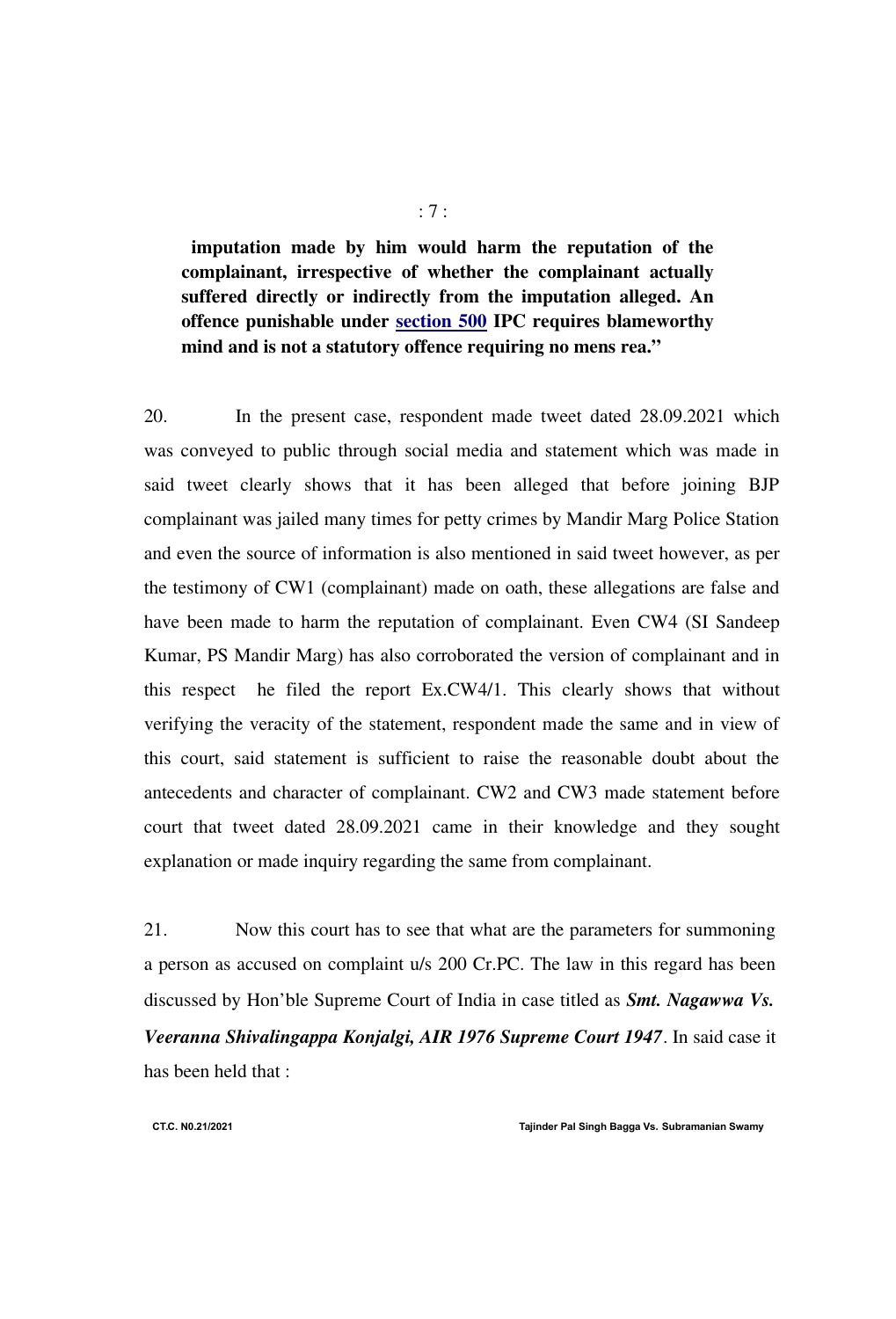*"It is well settled by a long catena of decisions of this Court that at the stage of issuing process the Magistrate is mainly concerned with the allegations made in the complaint or the evidence led in support of the same and he is only to be prima facie satisfied whether there are sufficient grounds for proceeding against the accused. It is not the province of the Magistrate to enter into a detailed discussion of the merits or demerits of the case nor can the High Court go into this matter in its revisional jurisdiction which is a very limited one.*

*In Chandra Deo Singh v. Prokash Chandra Bose(1) this Court had after fully considering the matter observed as follows:* 

*"The courts have also pointed out in these cases that what the Magistrate has to see is whether there is evidence in support of the allegations of the complainant and not whether the evidence is sufficient to warrant a conviction. The learned Judges in some of these cases have been at pains to observe that an enquiry under s. 202 is not to be likened to a trial which can only take place after process is issued, and that there can be only one trial. No doubt, as stated in subs. (1) of s. 202 itself, the object of the enquiry is to ascertain the truth or falsehood of the complaint, but the Magistrate making the enquiry has to do this only with reference to the intrinsic quality of the statements made before him at the enquiry which would naturally mean the complaint itself, the statement on oath made by the complainant (1) (1964)1 S. C. R. 639, 648 and the statements made before him by persons examined at the instance of the complainant."*